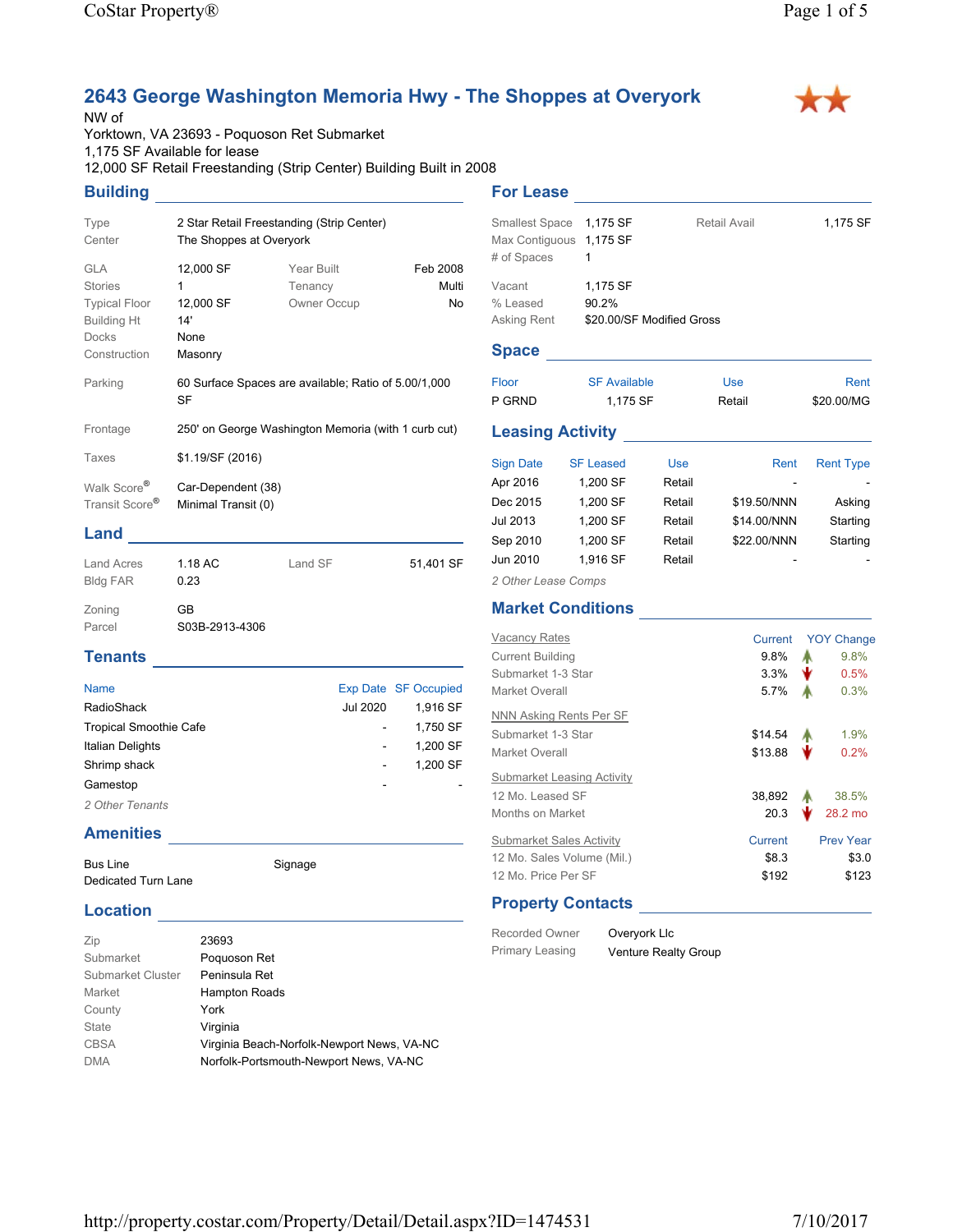## **Demographics**

|                           |                     |                    | 1 Mi      | 3 Mi            |
|---------------------------|---------------------|--------------------|-----------|-----------------|
| Population                |                     |                    | 6,376     | 61,962          |
| Households                |                     |                    | 2,310     | 24,491          |
| Average Age               |                     |                    | 40.20     | 36.90           |
| Median HH Income          |                     |                    | \$110,567 | \$70,058        |
| Daytime Employees         |                     |                    | 5,591     | 40,783          |
| Population Growth '17-'22 |                     | А                  | 4.9%      | 3.0%            |
| Household Growth '17-'22  |                     |                    | 5.1%      | 3.0%            |
|                           |                     |                    |           |                 |
| <b>Traffic</b>            |                     |                    |           |                 |
| <b>Collection Street</b>  | <b>Cross Street</b> | <b>Traffic Vol</b> | Year      | <b>Distance</b> |
| George Washing            | Rich Rd NW          | 35,911             | 2015      | $0.11$ mi       |
| George Washing            | Theatre Rd S        | 34,430             | 2012      | $0.11$ mi       |
| Theatre Rd                | Josephs Dr S        | 293                | 2015      | $0.16$ mi       |
| Rich Rd                   | George Washin       | 352                | 2015      | $0.21$ mi       |
| Victory Blvd              | George Washin       | 29,079             | 2015      | $0.21$ mi       |

# **Assessment**

#### 2016 Assessment

| Improvements       | \$1,327,300 | \$110.61/SF |
|--------------------|-------------|-------------|
| Land               | \$565,000   | \$10.99/SF  |
| <b>Total Value</b> | \$1.892.300 | \$36.81/SF  |

*Property ID: 1474531*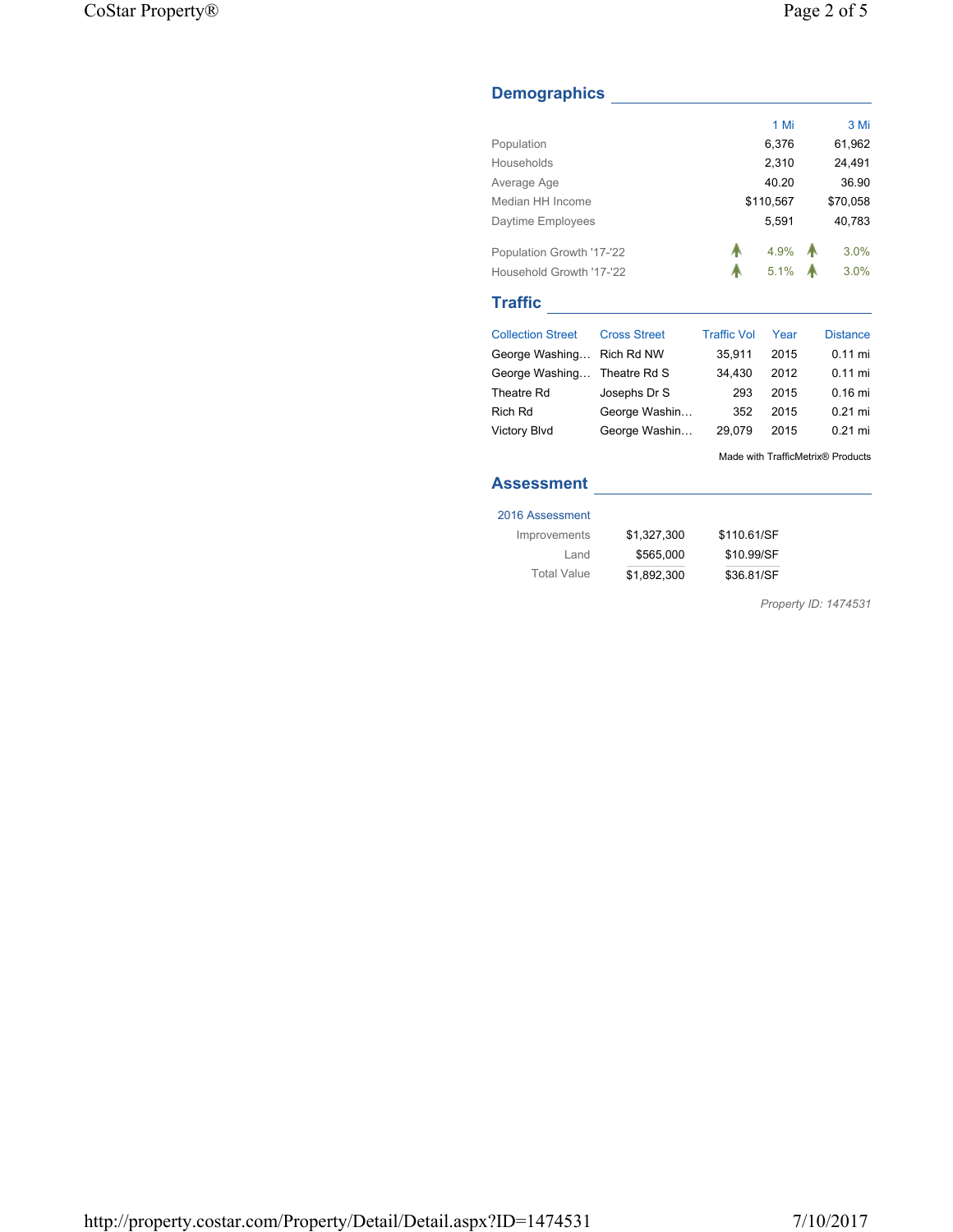# **Building Images**







Building Photo **Building Photo** 





Building Photo **Building Photo**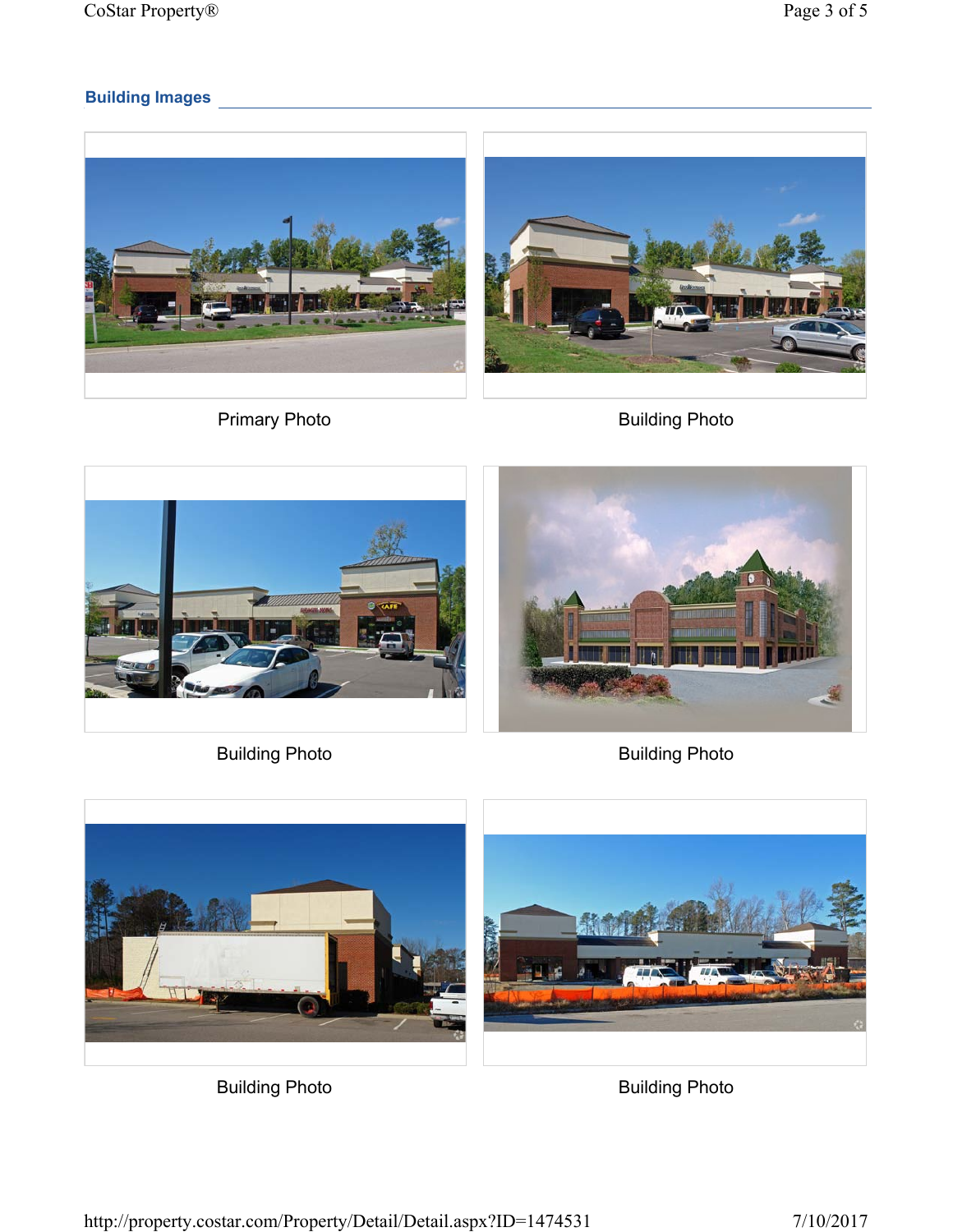



Building Photo **Building Photo** 



Building Photo **Primary Photo Rendering** 





Other Changes Changes Changes Changes Changes Changes Changes Changes Changes Changes Changes Changes Changes Changes Changes Changes Changes Changes Changes Changes Changes Changes Changes Changes Changes Changes Changes